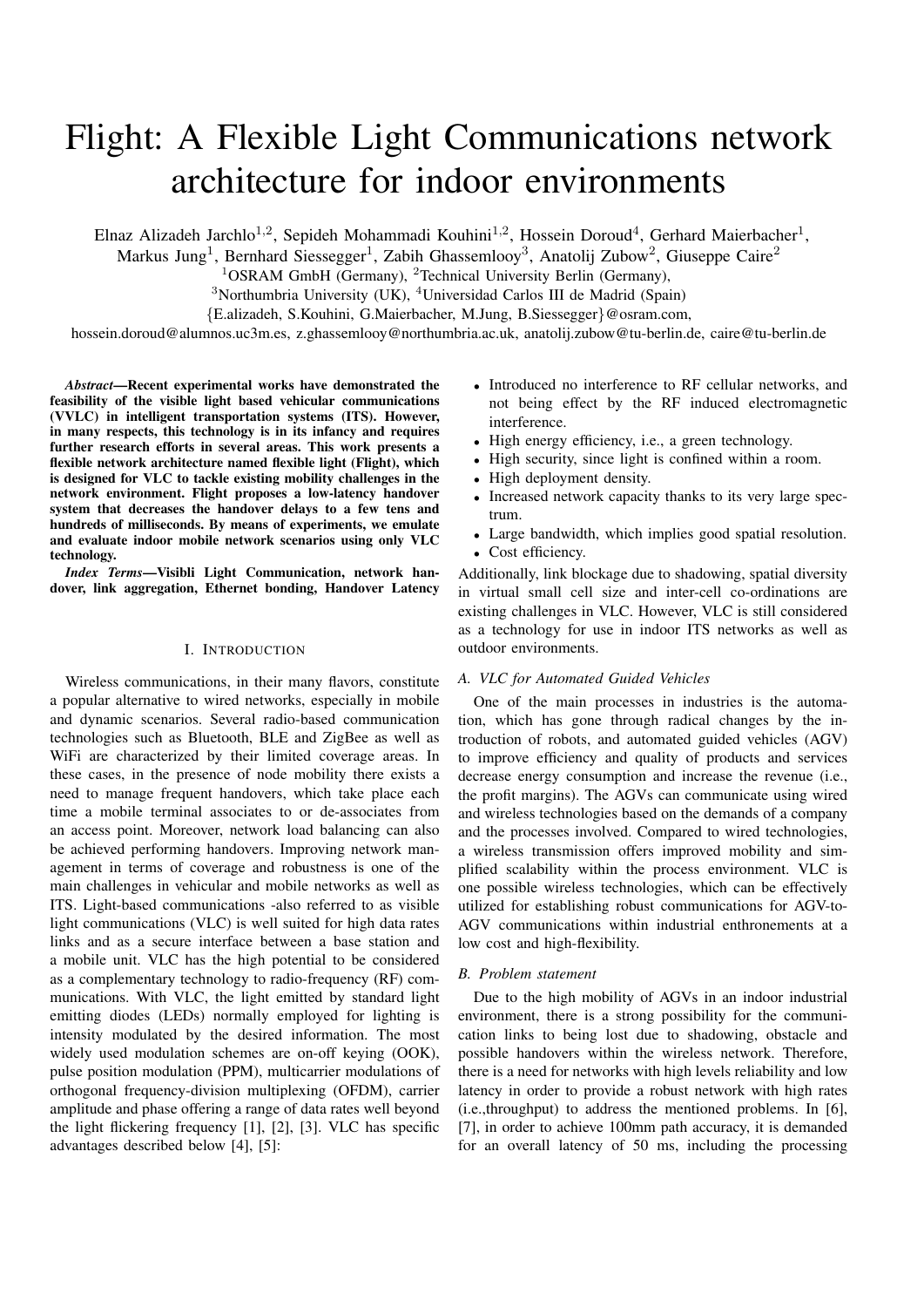latency. Considering that VLC access points (LAPs) have a limited transmission range and there is a high demand for VLC transceivers to stay aligned in order to maintain the connectivity, a highly dense LAP grid is required to provide a seamless coverage in an indoor environment. However, there will be frequent handovers taking place in an indoor environment, which results in network disruptions up to several seconds during the handover process. This work proposes a flexible network architecture, which reduces the handover latency to a few tens of milliseconds, thus leading to improved quality of services.

The remainder of this paper is organized as follows: Section II briefly overviews related approaches using light and RF techniques. Section III presents the proposed network architecture in VLC systems. Section IV presents the practical experimental results and finally, Section V concludes the paper.

## II. RELATED WORK

A number of research works focused on the handover in VLC mobile networks have been reported. In [8] a simulationbased handover management approach has been proposed based on the received signal intensity, for both overlapping and non-overlapping lighting scenarios. It was based on the buffer size adjustment, handover initiation before breaking the connection and finding a new neighboring cell before exiting the serving light cell. In [9] a handover procedure was proposed based on a pre-handover scheme that relies on position estimation obtained by visible light positioning and motion tracking with Kalman filters. In [10] power and frequency-based soft handover methods were proposed to reduce data rate fluctuations as the mobile device moves from one cell to another. The statistical distribution of the received data rate was also studied using computer simulations. In [11] a handover algorithm was proposed with the aim of extending the transmission bandwidth by minimizing the multipath induced dispersion of the VLC channel. For a multi-cell network, the algorithm deactivates those cells that do not cover the mobile user to decrease the overall root mean square delay spread. In [12] an implementation of a hybrid communications system supporting vertical handover between VLC and RF was presented. The hybrid system can efficiently monitor its primary VLC link and quickly switch to the RF link whenever the primary link is failed. Decision-making and link-monitoring schemes in between network and data-link layers were also defined to enable efficient handover.

This paper makes use of VLC transceivers,which benefits from aggregation/networking features in a typical indoor network, where the out-of-band handover is achieved for different handover latencies, as required by an application. Moreover, we have implemented the proposed scheme using VLC for both uplink and downlink.



Fig. 1: Flight network architecture.

# III. PROPOSED NETWORK ARCHITECTURE

Flight network architecture is shown in Fig. 1 , which provides VVLC for an indoor industrial network environment. An AGV has both windows and linux machines installed on the mini-PC which is located on it. Additionally, it is equipped with two VLC transceivers, which act as VLC clients (LCs). LCs connect to the ceiling-mounted LAPs, which in turn connect to a server (with a linux operation system) via a configurable switch and a wired backbone network. P1 and P2 are the transmission ranges for LAP1 and LAP2, respectively. And P0 is the mutual transmission range between the two LAPs. As it is shown, there are two full-duplex links between the AGV's LCs and LAPs which are configured on two different frequency ranges as  $F_1$  and  $F_2$ . The AGV can move linearly entering in P1, passing through P0 and exiting from P2 area. Finally, the logical bond interface is configured on top of the two Ethernet interfaces of LCs, which provides VLC network for the AGV to connect to the server.

Given that the cell sizes in VLC networks are much smaller than the RF-based cellular systems the required number of densely deployed indoor LAPs is therefore high, thus the need for an efficient mobility management procedure. In this work, we propose a simple and flexible practical solution which facilitates the use of commercial off-the-shelf (COTS) VLC devices and a software solution configured based hardware. To this end, we have adopted frequency division multiple access (FDMA) and Linux network bonding feature, which are described in the following subsections.

## *A. FDMA in VLC network*

Assuming the VLC spectrum is with the range of  $F_a$  (MHz) to  $F_b$  (MHz) and a frequency  $F_x$  lies between  $F_a$  and  $F_b$ , the first and second frequency bands of  $F_1$  and  $F_2$  are defined as  $F_a$  -  $F_x$  and  $F_x$  -  $F_b$ . For each LC, the corresponding LAP and the other pair are configured to operate at  $F_1$  and  $F_2$  frequency bands, respectively. As Table I represents, LAP2 and LC2 are configured to perform between 4 to 52 MHz, which are  $F_a$ and  $F_x$ , respectively. And LAP1 and LC1 perform between 52 to 96 MHz, which 96 is  $F<sub>b</sub>$  in this scenario.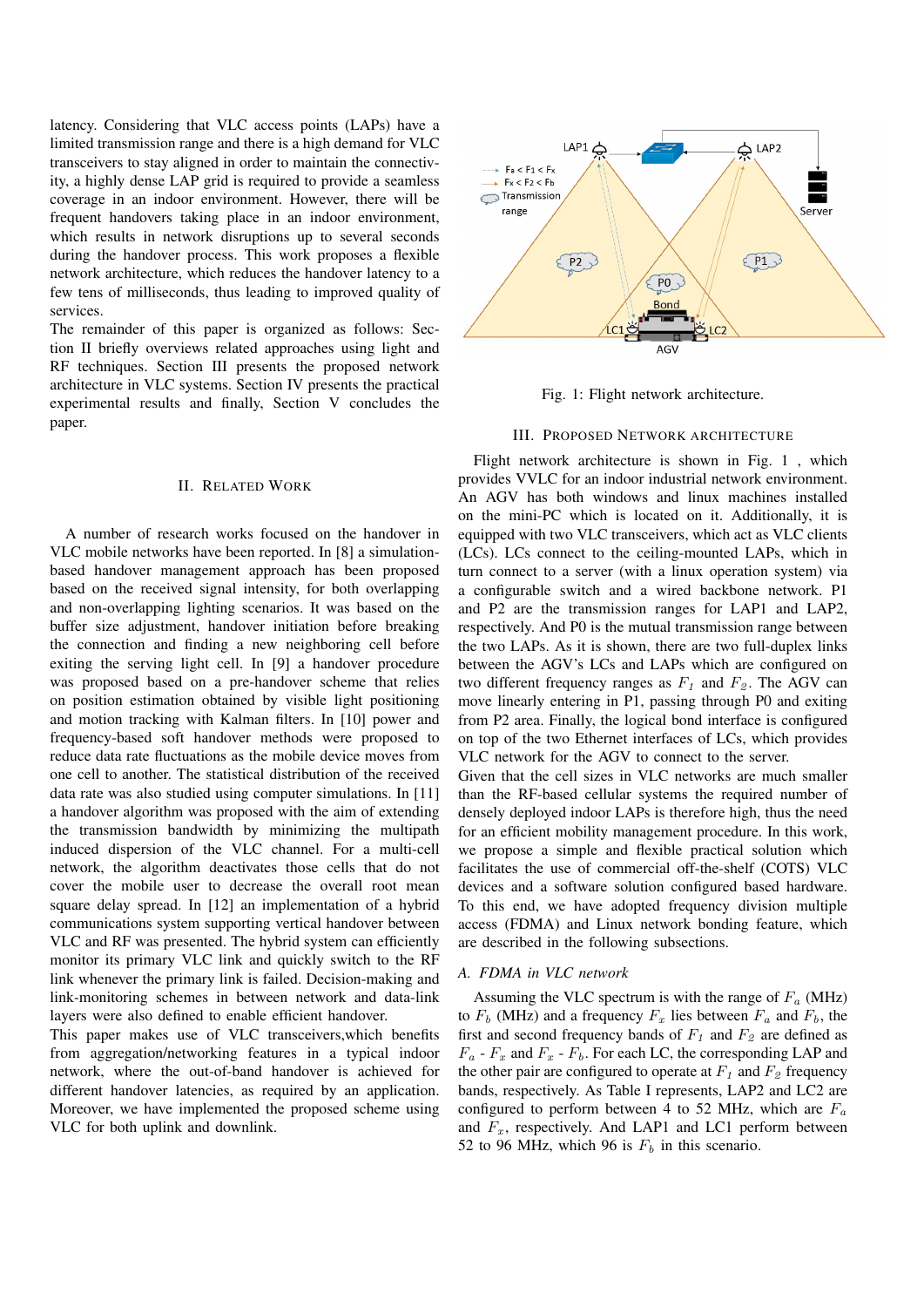Therefore, once the AGV enters the P1 area, LC2 connects to LAP2 on  $F_2$  frequency band and once the AGV arrives at P0 , there will be two parallel VLC active links between the LCs and corresponding LAPs as shown in Fig. 1. Finally, when the AGV continues towards to P2 area, the link between LC2 and LAP2 breaks and only the link between LC1 and LAP1 on  $F_1$  frequency band remains active.

# *B. Link aggregation in VLC*

In order to improve the network outage during handover, link aggregation is implemented at the Ethernet interface level of the AGV and the Datalink layer in LCs. Link aggregation, or Ethernet bonding, is about combining several network connections in parallel into a single virtual bonded interface. Depends on the mode chosen for the bonded interface, it offers redundancy in the case of link blocking or load balancing and linear scaling of bandwidth, thus improving link reliability. Different modes of link aggregations are explained below [13]:

- Mode 0 balance-rr: Transmits packets in a sequential order from the first available slave through to the last. This mode provides load balancing and fault tolerance.
- Mode 1 active-backup: Only one slave in the bond is active. A different slave becomes active if, and only if, the active slave fails. This mode provides fault tolerance.
- Mode 2 Here bitwise XOR operation of the source and destination MAC addresses are carried out to provide load balancing and fault tolerance.
- Mode 3 broadcast: Transmits everything on all slave interfaces which provides fault tolerance.
- Mode 4 802.3ad: Creates aggregation groups, which share the same speed and duplex settings. Utilizes all slaves in the active aggregator according to the 802.3ad specification.
- Mode 5 balance-tlb: The outgoing traffic is distributed according to the current load (computed relative to the speed) on each slave. Incoming traffic is received by the current slave. If the receiving slave fails, another slave takes over the MAC address of the failed receiving slave.
- Mode 6 balance-alb: It is similar to mode 5 but the received load balancing is achieved by Address Resolution Protocol (ARP) negotiation. The bonding driver intercepts the ARP Replies sent by the local system on their way out.

In this work, we have adopted the active-backup mode to avoid network disruption due to link blockage once shadowing. In this case, only one of the links of the AGV is active. In the case of link unavailability, the second LC link will be used.

# *C. COTS VLC links*

The used COTS VLC devices have the potential of offering real-time bidirectional communications at 100 Mbit/s over a transmission distance of 10 m. The VLC devices have been developed for a separate project in OSRAM, which is based on orthogonal frequency-division multiplex (OFDM) and G.hn standard [14]. The analog board has been customized in order to provide a high optical transmit power and high

TABLE I: IP/VLC network configuration

| Prototype Units | IP address     | Frequency(MHz) |
|-----------------|----------------|----------------|
| LAP1            | 192.168.10.10  | $52 - 96$      |
| LAP2            | 192.168.10.202 | $4 - 52$       |
| LC1             | 192.168.10.11  | $52 - 96$      |
| TC2             | 192.168.10.201 | $4 - 52$       |
| <b>B</b> ond    | 192.168.10.40  |                |
| Switch          | 192.168.10.12  |                |
| Server          | 192.168.10.2   |                |

sensitivity using off-the-shelf high-power LEDs (OSRAM SFH 4715 AS) and large-area silicon photodiodes (PD, Hamamatsu S6968).

#### IV. EXPERIMENTAL RESULTS

The proposed system architecture is experimentally implemented by developing a prototype in order to validate its performance. A linear scenario using a bi-directional full duplex link has been emulated where the handover time and the system throughput are evaluated once an AGV passes through two LAP transmission ranges. As it is presented in Table I the prototype units are configured to work in the same network subnet as 192.168.10.x. The purpose of this network setup is to provide a flexible robust connectivity between the AGV and the server regardless of the device's mobility and handovers between LAPs. Link aggregation has been configured on a mini-PC installed on the AGV. Within this setup, we configured a bond logical interface on top of two physical Ethernet interfaces of the PC, which are connected to LCs using Ethernet cables. An active-backup mode was chosen in the bonding configuration during experimental investigation. The link between LC1 and LAP1 was chosen to be in the active mode and the link between LC2 and LAP2 was configured to work as a backup mode. In case of failure of the active link, the bond interface switches on the backup link and continues functioning seamlessly.

Link monitoring for the bond interface was enabled through ARP monitoring, which was enabled at different frequencies, therefore different handover latencies were experienced. The logical bond interface polls the ARP target every *T* millieconds and waits for the ARP replies through its physically configured Ethernet interfaces at the bond interface. Based on successful acknowledgement from ARP, the bond interface makes a decision as on which physical Ethernet interface should be used to send or receive information. Since, the bond interface is configured in the active-backup mode, it uses the active link to send/receive traffic as long as the active link transmits the acknowledgment from ARP. When the active link does not provide acknowledgment from ARP, the bond interface sends/receives traffic at the backup link provided the backup link provides acknowledgement from the ARP.

Fig. 2a and Fig. 2b show the signal-to-noise ratio (SNR) performance for connection links between LC1 and LAP1 and LC2 and LAP2, respectively. In this setup LAPs and LCs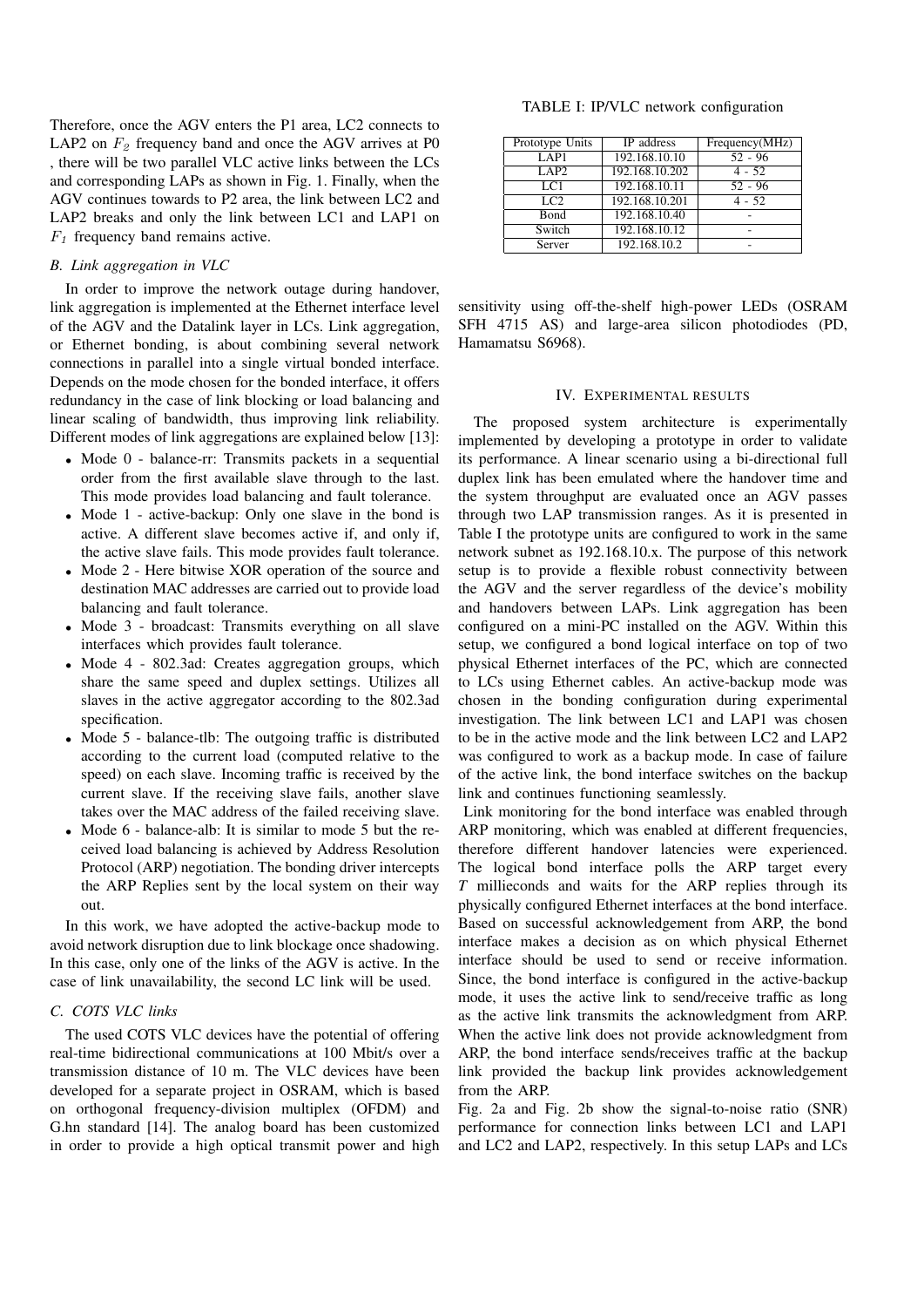

(b) link connection between LC2 and LAP2

Fig. 2: SNR for the link connection between LCs and corresponding LAPs



Fig. 3: UDP Outage duration due to handover. A10, A100, A200, A500 and A1000 show the used ARP intervals as 10, 100, 200, 500 and 1000, respectively.

were located in a distance of half a meter away from each other. The reason to show this figure is to demonstrate that there is no conflict between the assigned frequency ranges for the links and two independent active connection links are established while an AGV is located within the mutual transmission range of two LAPs.

Three network traffic types; UDP, TCP and ICMP are chosen to evaluate the performance of the proposed network architecture for both uplink and downlink in an indoor environment. Fig. 3, presents the measure outage duration for each set of ARP intervals for UDP packets, which obtained using the iperf tool. The server machine is configured as an iperf server using the following command:

 $$iperf -s -u -i 0.005$ 

and the mini-PC installed on the AGV is configured as



Fig. 4: ICMP Outage duration due to handover. A10, A100, A200, A500 and A1000 show the used ARP intervals as 10, 100, 200, 500 and 1000, respectively.

an iperf client using the command below:

\$ iperf -c 192.168.10.2 -u

where *-s* means to run in server mode, *-u* specifies using UDP packets rather than TCP, *-i* means pauses between periodic bandwidth reports in seconds and *-c* is to run in client mode. In this setup there is an uplink transmitting packets from the AGV (Linux machine) to the server with the interval of 5 ms at 10 Mbit/sec.

As a result, the outage duration achieved using ARP interval equal to 10 ms decreases the handover latency considerably to less than a hundred of milliseconds. Obviously, increasing the ARP interval values causes the higher outage duration in the network.

Fig. 4 depicts the measured outage duration for the ICMP traffic. The size of ICMP packets is 100 bytes and they are transmitted every 5 ms from server to the AGV (windows machine) using downlink using the following command:

```
$ fping 192.168.10.40 -t5 -n500 -T -s100
```
where *-t* means time interval between two pings in milliseconds, *-n* means the number of pings to send to each host, *-T* shows the timestamp whith each reply and *-s* specifies the amount of data in byte. As it is shown in Fig. 4, using ARP interval of 100 ms decreases the outage duration for pings to less than 1 second and by increasing the ARP intervals, the outage duration of the network grows considerably. The experiment has been repeated for five times and as Fig. 4 and Fig. 3 show, each box presents the min, max, mid, first and third quarters of the obtained results to prove that the achieved results are not randomly obtained.

Fig. 5 presents the average throughput for four UDP traffics while using different ARP intervals. The same command setup is configured as utilized in Fig. 3. As it is shown, the network throughput in Fig. 5a, Fig. 5b, Fig. 5c and Fig. 5d are almost the same before and after the handover takes place. However, the handover latencies which are shown as gaps in the graphs are increasing due to ARP interval increments.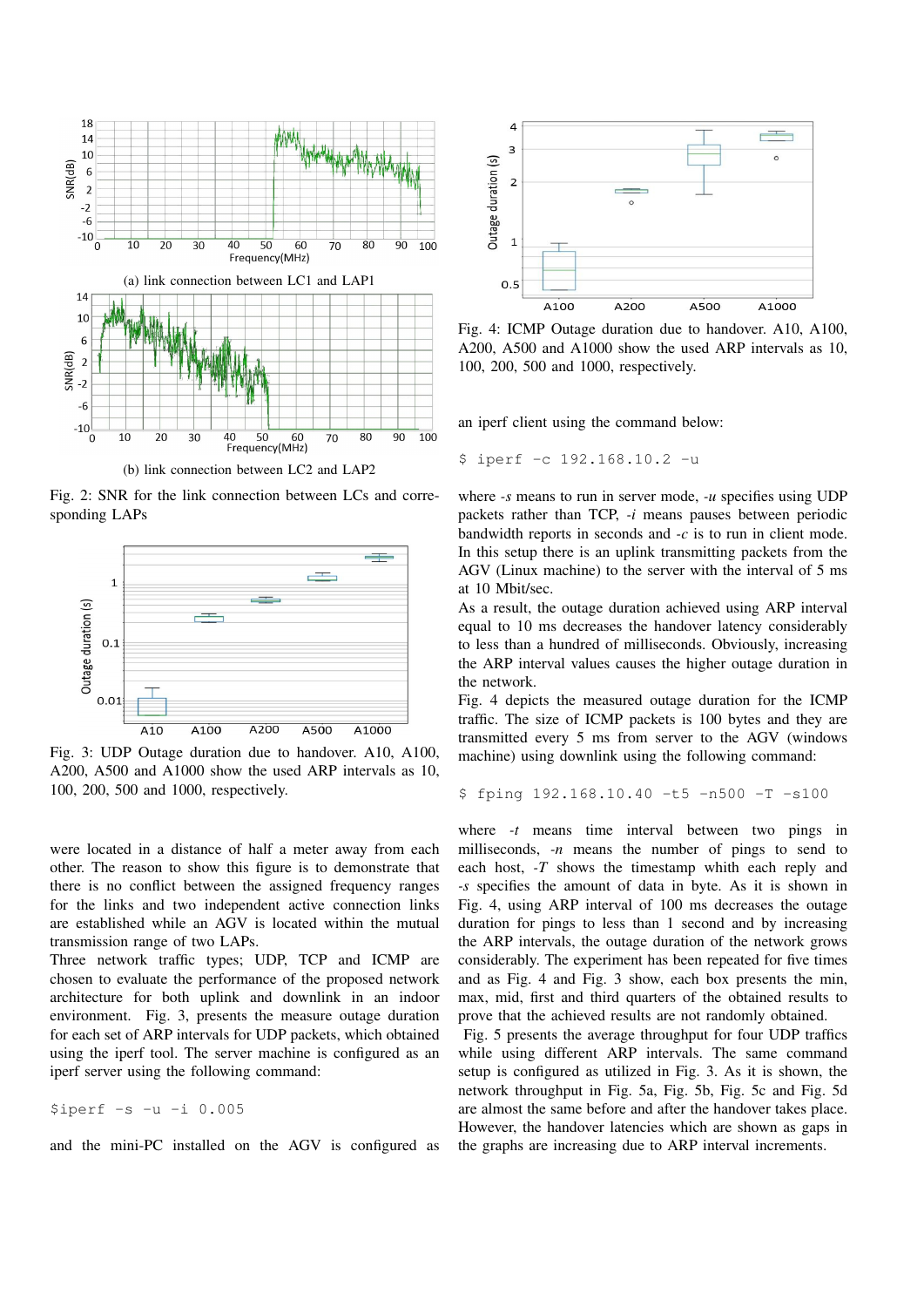

Fig. 5: UDP average throughput vs. time. (a), (b), (c) and (d) use ARP intervals 0.1, 0.2, 0.5 and 1 seconds, and perform handover at  $t = 2.69, 2.60, 2.46$  and 1.99 second respectively.



Fig. 6: TCP average throughput vs. time. (a), (b), (c) and (d) use ARP intervals 0.1, 0.2, 0.5 and 1 seconds, and perform handover at  $t = 2.31$ , 2.53, 2,62 and 2,73 second respectively.

Fig. 6 shows the TCP average throughput for the same ARP intervals as in Fig. 5 and for the UDP traffic. The experimental measurement results are obtained using iperf tool. In this setup, the AGV (Linux machine) is configured as an iperf client since the server machine is configured to work as a iperf server. In order to configure the network, the following commands are used for iperf client and server mode, respectively:

\$ iperf -c 192.168.10.2 -w65535 -t6 -b 10m

# and \$ iperf -s -i 0.005 -w65535

where the  $-w$  is TCP window size,  $-t$  is the time to listen for new traffic connections, receive/transmit traffic and *-b* sets target bandwidth to n bits/sec.

As shown in Fig. 6a and Fig. 6b, there is a peak right after the handover is performed and it is due to a fast retransmit and recovery which is a congestion control algorithm used in TCP/IP in order to quickly recover the lost data packets during the handover. It is mentionable that the same behavior is expected for Fig. 6c and Fig. 6d. The reason behind of not seeing it, is the experimental time. As it can be seen, in all the four figures the experimental time is limited between 0 to 6 seconds. Accordingly, the expected peak values in Fig. 6c and Fig. 6d are not observed.

As the results presented illustrate that the proposed network architecture improves the network robustness and decreases the outage duration during the handover. Thus, leading to improved network stability for uplink and downlink. However, in order to achieve the reasonably low outage duration based on the the project's demand, it is needed to use a rather lower ARP intervals.

#### V. CONCLUSION

This paper provided a solution named Flight, a flexible and efficient network architecture in VLC network. This work has been performed to decrease the outage duration during the possible handovers within the network both in uplink and downlink. The solution included two main sections as use of FDMA and link aggregation in only pure VLC network. We presented a real-world experiments using COTS VLC devices to prove the network performance while applying the proposed network architecture. This solution has improved the network performance and can be utilized in industrial indoor scenarios where there is a high chance of frequent mobility, shadowing and link breakage within the network environment.

Future work will include two directional scenarios using multi-hop mobile networks and performance evaluation of the provided solutions on similar networks considering other parameters which might have an impact on the outage duration and throughput.

# VI. ACKNOWLEDGMENTS

This work was supported in part by European project called VisIoN, funded by the European Unions Horizon 2020 research and innovation programme under the Marie Skodowska-Curie grant agreement number 764461 and we would like to thank Dr. Volker Jungnickel, from the Fraunhofer Institute for Telecommunications, Heinrich Hertz Institute (HHI) for his valuable assistance and support.